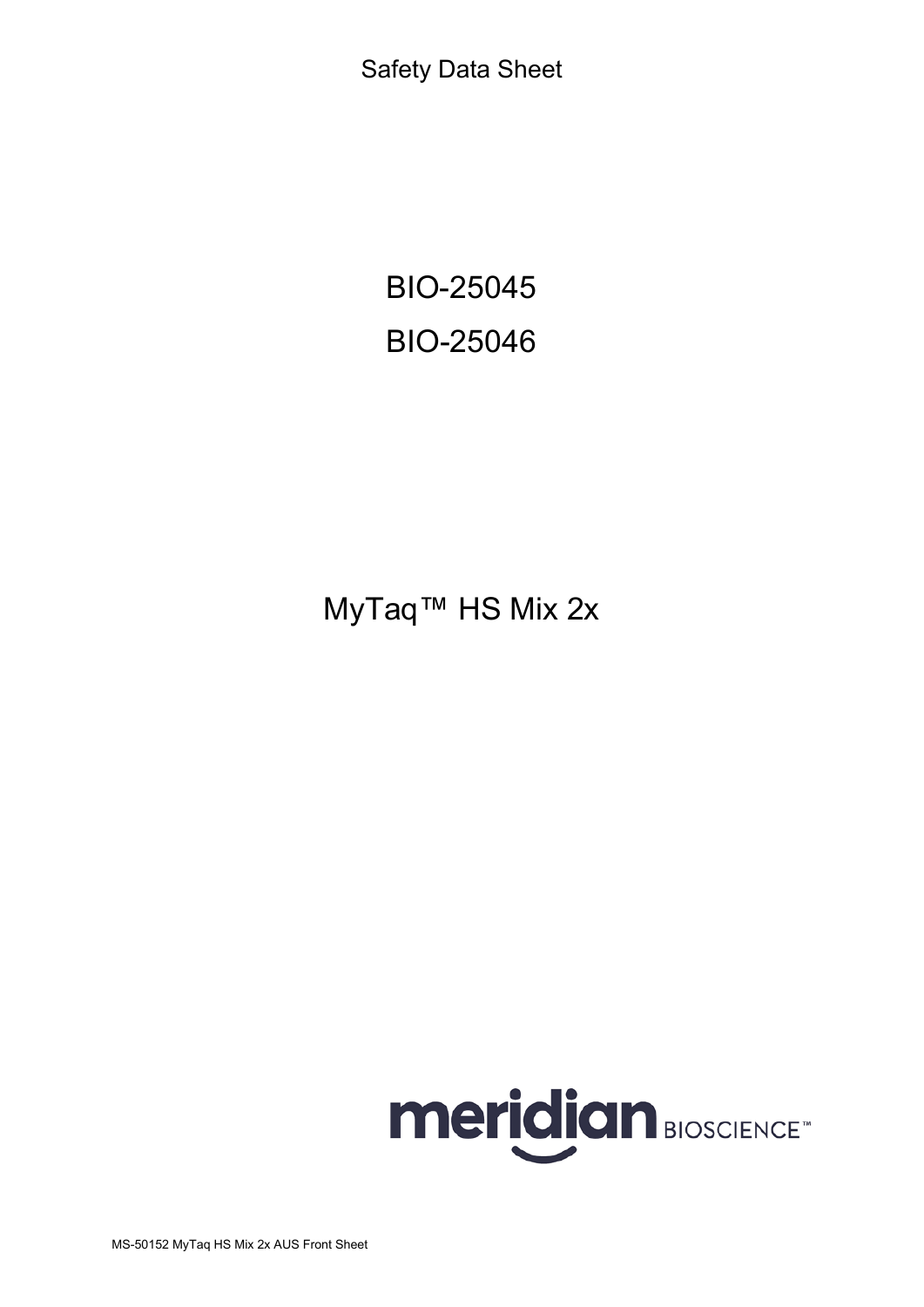

### **Safety Data Sheet**

according to Regulation (EC) No. 1907/2006 (REACH) with its amendment Regulation (EU) 2015/830 Date of original issue: 09/06/2020 Current revision: 11/11/2020 Version 2.0 Supersedes: 09/06/2020 Version 1.0

|     | SECTION 1: Identification of the substance/mixture and of the company/undertaking |                                                                                                                                                |
|-----|-----------------------------------------------------------------------------------|------------------------------------------------------------------------------------------------------------------------------------------------|
| 1.1 | <b>Product identifier</b><br>Product form:                                        |                                                                                                                                                |
|     |                                                                                   | Mixture                                                                                                                                        |
|     | Product name:                                                                     | MyTaq™ HS Mix 2x                                                                                                                               |
|     | CAS No.:                                                                          | N/A                                                                                                                                            |
|     | EC No.:                                                                           | N/A                                                                                                                                            |
|     | <b>REACH No.:</b>                                                                 | A registration number is not available for this substance as the                                                                               |
|     |                                                                                   | substance or its uses are exempted from registration, the annual                                                                               |
|     |                                                                                   | tonnage does not require a registration or the registration is                                                                                 |
|     |                                                                                   | envisaged for a later registration deadline.                                                                                                   |
| 1.2 | Relevant identified uses of the substance or mixture and uses advised against     |                                                                                                                                                |
|     | <b>Relevant identified uses:</b>                                                  | Product for analytical use                                                                                                                     |
|     | Uses advised against:                                                             | Not described                                                                                                                                  |
| 1.3 | Details of the supplier of the safety data sheet                                  |                                                                                                                                                |
|     | Bioline (Aust) Pty Ltd, part of Meridian Bioscience                               |                                                                                                                                                |
|     | Suite 111, National Innovation Centre Building                                    | Phone: +61 (0)2 9209 4180                                                                                                                      |
|     | Australian Technology Park                                                        | Fax: +61 (0)2 9209 4763                                                                                                                        |
|     | Eveleigh NSW 2015                                                                 | E-mail: mbi.tech@meridianlifescience.com                                                                                                       |
|     | Australia                                                                         |                                                                                                                                                |
| 1.4 | Emergency telephone number                                                        |                                                                                                                                                |
|     | Emergency number:                                                                 | +61 2 8014 4558 - English speaking (24 hours, 7 days)<br>18000 74234 - Toll free access from Australia, English speaking (24<br>hours, 7 days) |
|     | Contact:                                                                          | CareChem 24                                                                                                                                    |
|     | <b>SECTION 2: Hazards identification</b>                                          |                                                                                                                                                |
| 2.1 | <b>Classification of the substance or mixture</b><br>MyTaq™ HS Mix 2x             |                                                                                                                                                |
|     | Classification according to Regulation (EC) No 1272/2008                          |                                                                                                                                                |
|     | Acute aquatic toxicity (Category 3), H402                                         |                                                                                                                                                |
|     | Chronic aquatic toxicity (Category 3), H412                                       |                                                                                                                                                |
| 2.2 | <b>Label elements</b><br>MyTaq™ HS Mix 2x                                         |                                                                                                                                                |
|     | Labelling according Regulation (EC) No 1272/2008                                  |                                                                                                                                                |
|     | GHS Pictogram:<br>None<br>Signal word:<br>None                                    |                                                                                                                                                |
|     | Hazard Statements (CLP)                                                           | Precautionary Statements (CLP)                                                                                                                 |
|     | H402 - Harmful to aquatic life                                                    | None                                                                                                                                           |
|     | H412 - Harmful to aquatic life with long lasting effects                          |                                                                                                                                                |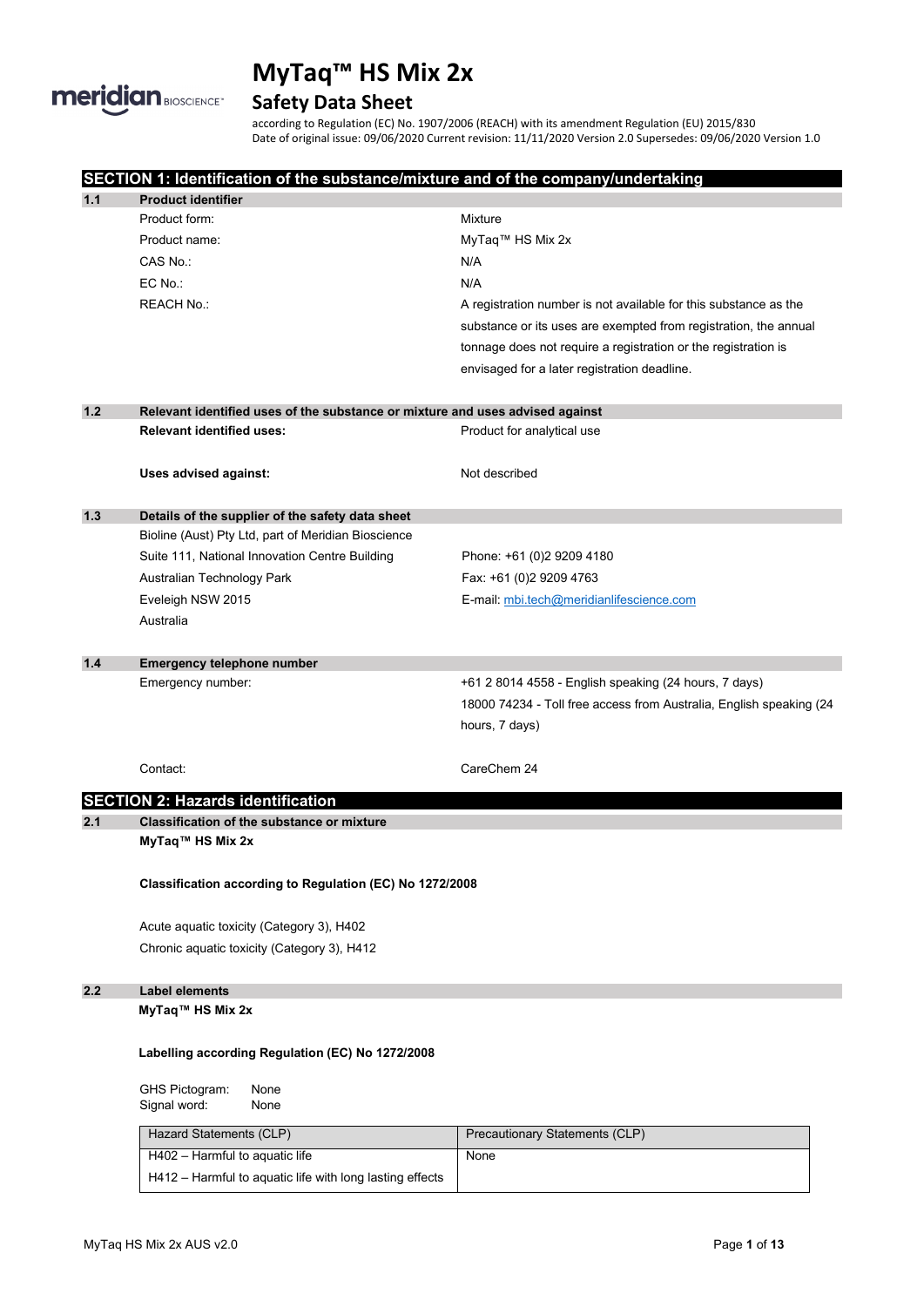

#### **Safety Data Sheet**

according to Regulation (EC) No. 1907/2006 (REACH) with its amendment Regulation (EU) 2015/830 Date of original issue: 09/06/2020 Current revision: 11/11/2020 Version 2.0 Supersedes: 09/06/2020 Version 1.0

#### **2.3 Other hazards**

#### **Possible hazards from physicochemical properties:**

Some hazards associated with individual components of this mixture are not relevant because the substances are present in concentrations below the GHS cut-off levels, change of physical state or because the mixture/ solution is buffered to pH 4-9 (see GHS Directive 1272/2008/EC Annex I, chapter 3.2.3.1.2.).

This substance/mixture contains no components considered to be either persistent, bioaccumulative and toxic (PBT), or very persistent and very bioaccumulative (vPvB) at levels of 0.1% or higher.

#### **SECTION 3: Composition/information on ingredients**

#### **3.1/3.2 Substance or Mixture**

#### **MyTaq™ HS Mix 2x**

| Name, synonyms and        | Product Identifier                        | Composition | Classification according to  |
|---------------------------|-------------------------------------------|-------------|------------------------------|
| formulae                  |                                           |             | Regulation (EC) No.          |
|                           |                                           |             | 1272/2008 (CLP)              |
| $†$                       | (CAS No.) 9002-93-1                       | ≤0.1%       | Acute Tox. 4; Skin Irrit. 2; |
| Octylphenoxypolyethoxyet  | (EC No.) 618-344-0                        |             | Eye Dam. 1; Aquatic          |
| hanol $4-(1,1,3,3-$       |                                           |             | Acute 1; Aquatic Chronic     |
| Tetramethylbutyl)phenylpo | p-tertiary-Octylphenoxy polyethyl alcohol |             | 1; H302, H315, H318,         |
| lyethylene glycol         | Included in the Candidate List of         |             | H400, H410 M-Factor -        |
| Polyethylene glycol tert- | Substances of Very High Concern (SVHC)    |             | Aquatic Acute: 10 -          |
| octylphenyl ether.        | according to Regulation (EC) No.          |             | Aquatic Chronic: 10          |
| (C2H4O)nC14H22O           | 1907/2006 (REACH)                         |             |                              |
| Glycerol,                 | (CAS No.) 56-81-5                         | ≤5%         | Not a hazardous              |
| 1,2,3-Propanetriol        | (EC No.) 200-289-5                        |             | substance or mixture         |
| Glycerin                  |                                           |             |                              |
| C3H8O3                    |                                           |             |                              |

#### **3.3 Remarks**

List of H, EUR and P phrases: see section 16

#### **SECTION 4: First aid measures**

#### **4.1 Description of first aid measures**

| First-aid measures general            | If necessary consult a physician. Show this safety data sheet to the medical<br>professional in attendance.                          |
|---------------------------------------|--------------------------------------------------------------------------------------------------------------------------------------|
| First-aid measures after inhalation   | Remove to fresh air, keep the patient warm and provide resuscitation if<br>necessary. If symptoms develop, obtain medical attention. |
| First-aid measures after skin contact | Remove contaminated clothing. Rinse the affected skin or mucous<br>membrane thoroughly under running water. (If possible) use soap.  |
| First-aid measures after eye contact  | After contact with the eyes rinse thoroughly with plenty of water for at least<br>15 minutes with the eyelid wide open.              |
| First-aid measures after ingestion    | Do NOT induce vomiting. Never give anything by mouth to an unconscious<br>person. Rinse mouth and drink plenty of water.             |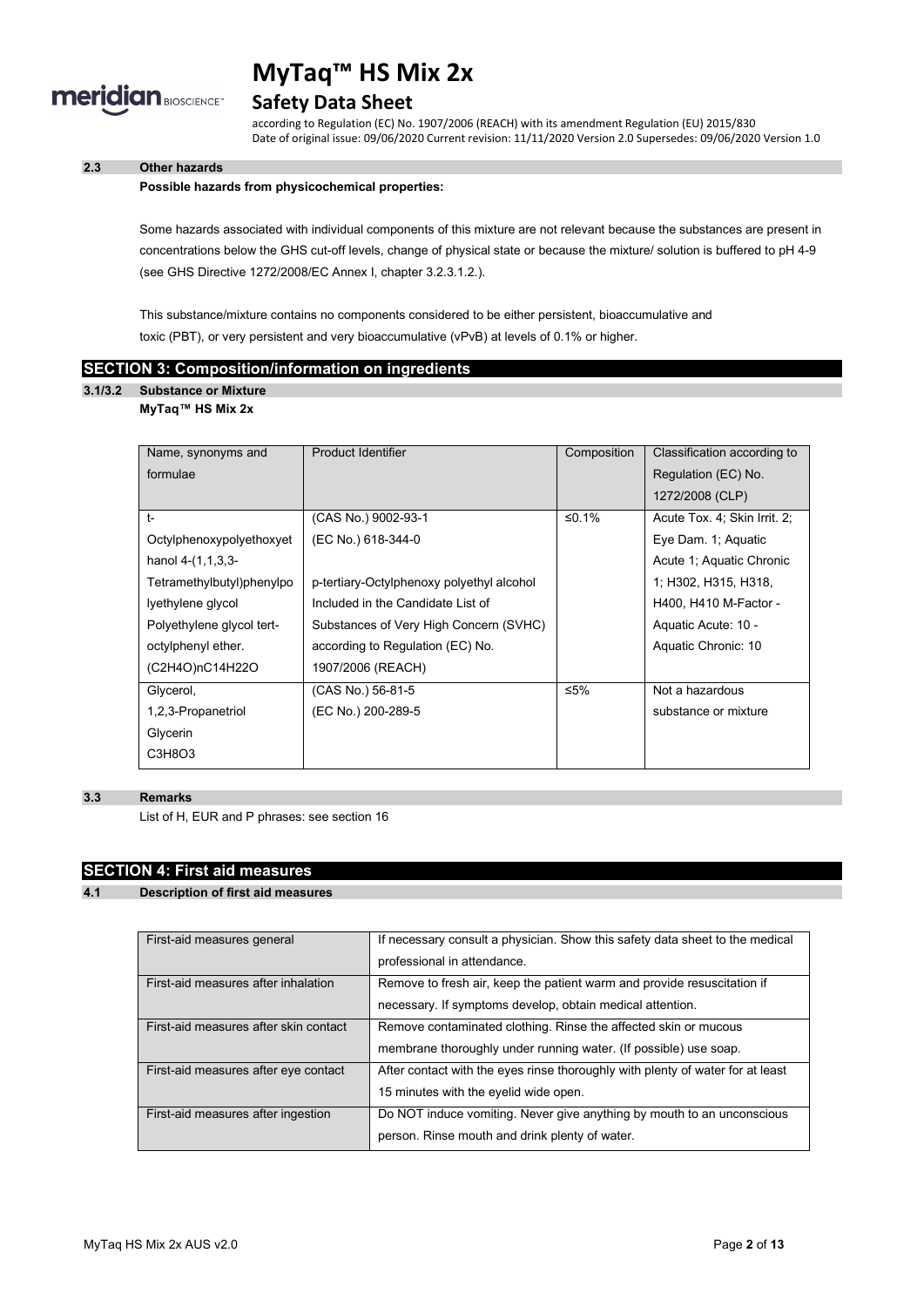

#### **Safety Data Sheet**

according to Regulation (EC) No. 1907/2006 (REACH) with its amendment Regulation (EU) 2015/830 Date of original issue: 09/06/2020 Current revision: 11/11/2020 Version 2.0 Supersedes: 09/06/2020 Version 1.0

#### **4.2 Most important symptoms and effects, both acute and delayed**

The most important known symptoms and effects are described in the labelling section 2.2 and/or in section 11 Not expected to present a significant hazard under anticipated conditions of normal use. May cause slight irritation to eyes.

#### **4.3 Indication of any immediate medical attention and special treatment needed**

No additional recommendations.

#### **SECTION 5: Firefighting measures**

#### **5.1 Extinguishing media**

Fire extinguishers appropriate to the fire classification, and, if applicable, a fire blanket must be available in a prominent location in the work area.

| Suitable extinguishing media   | All extinguishers like FOAM, WATER SPRAY, DRY POWDER, CARBON |
|--------------------------------|--------------------------------------------------------------|
|                                | DIOXIDE can be used.                                         |
| Unsuitable extinguishing media | None known.                                                  |

#### **5.2 Special hazards arising from the substance or mixture**

| Fire Hazard                         | Not flammable.                                  |
|-------------------------------------|-------------------------------------------------|
| Hazardous decomposition products in | Carbon oxides, Sulphur oxides, Nitrogen oxides. |
| case of fire                        |                                                 |

#### **5.3 Advice for firefighters**

| Firefighting instructions      | Product package burns like paper or plastic.                                   |
|--------------------------------|--------------------------------------------------------------------------------|
|                                | Spray any vapours released with water.                                         |
|                                | Retain fire water where possible.                                              |
| Protection during firefighting | Protective breathing apparatus, independent of the ambient air (isolated       |
|                                | equipment), and sealed protective clothing is necessary in the event of large- |
|                                | scale formation of toxic substances.                                           |

#### **5.4 Additional Information**

None.

#### **SECTION 6: Accidental release measures**

#### **6.1 Personal precautions, protective equipment and emergency procedures**

| For non-emergency personnel | Evacuate unnecessary personnel.                                            |  |
|-----------------------------|----------------------------------------------------------------------------|--|
|                             | Avoid breathing vapours, mist or gas.                                      |  |
|                             | Avoid contact with skin, eyes and clothing.                                |  |
|                             | Regular staff training is necessary, indicating hazards and precautions on |  |
|                             | the basis of operating instructions.                                       |  |
|                             | Restrictions on activity must be observed.                                 |  |
| For emergency responders    | Wear suitable protective equipment as defined in section 8.2               |  |
|                             | Prevent further leakage or spillage if safe to do so.                      |  |
|                             | Avoid release of materials into the environment.                           |  |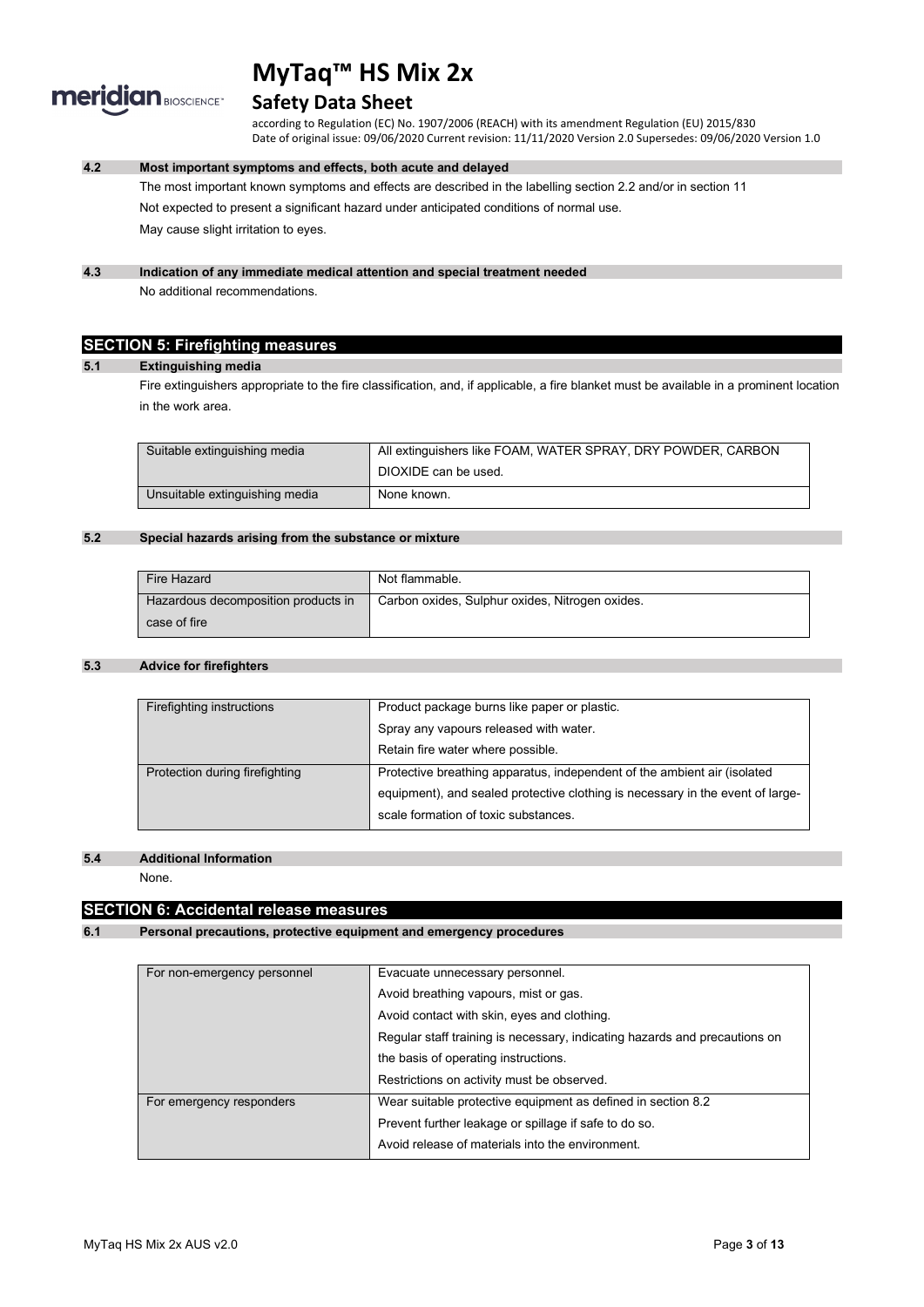

#### **Safety Data Sheet**

according to Regulation (EC) No. 1907/2006 (REACH) with its amendment Regulation (EU) 2015/830 Date of original issue: 09/06/2020 Current revision: 11/11/2020 Version 2.0 Supersedes: 09/06/2020 Version 1.0

#### **6.2 Environmental precautions**

Prevent further leakage or spillage if safe to do so.

Do not let product enter drains.

Discharge into the environment must be avoided.

#### **6.3 Methods and material for containment and cleaning up**

| Small Scale release | Make use of general chemical spill kit or other absorbent material.          |  |
|---------------------|------------------------------------------------------------------------------|--|
|                     | Clean any contaminated equipment and floors with plenty of water.            |  |
|                     | Collect small amounts of leaked liquid and dispose via appropriate chemical  |  |
|                     | waste stream.                                                                |  |
| Large Scale release | Bind any escaping liquid with inert absorbent material (sand, vermiculite or |  |
|                     | similar).                                                                    |  |
|                     | Block/ prevent liquid entering any open drain.                               |  |
|                     | Collect contaminated materials and dispose in accordance to local            |  |
|                     | regulations for the disposal of hazardous chemicals.                         |  |

#### **6.4 Reference to other sections**

SECTION 5.4: Additional fire precautions. SECTION 8: Exposure controls/personal protection. SECTION 13: Disposal considerations.

### **SECTION 7: Handling and storage**

**7.1 Precautions for safe handling**

| Precautions for safe handling | Handling in accordance with the instructions supplied with the product. |
|-------------------------------|-------------------------------------------------------------------------|
|                               | Provide adequate ventilation.                                           |
|                               | Avoid breathing vapours, mist or gas.                                   |
|                               | Avoid contact with skin, eyes and clothing.                             |
| Hygiene measures              | Handle in accordance with good industrial hygiene and safety practice.  |
|                               | Take off contaminated clothing and wash before reuse.                   |
|                               | Wash hands and other exposed areas with mild soap and water before      |
|                               | eating, drinking or smoking and when leaving work.                      |

#### **7.2 Conditions for safe storage, including any incompatibilities**

| Storage conditions     | Keep only in the original container.                          |  |
|------------------------|---------------------------------------------------------------|--|
|                        | Store in a cool well ventilated place out of direct sunlight. |  |
|                        | Keep container closed when not in use.                        |  |
|                        | Hygroscopic.                                                  |  |
| Incompatible materials | Store separately from: Strong oxidising agents.               |  |

#### **7.3 Specific end use(s)**

Apart from the uses mentioned in section 1.2 no other specific uses are stipulated.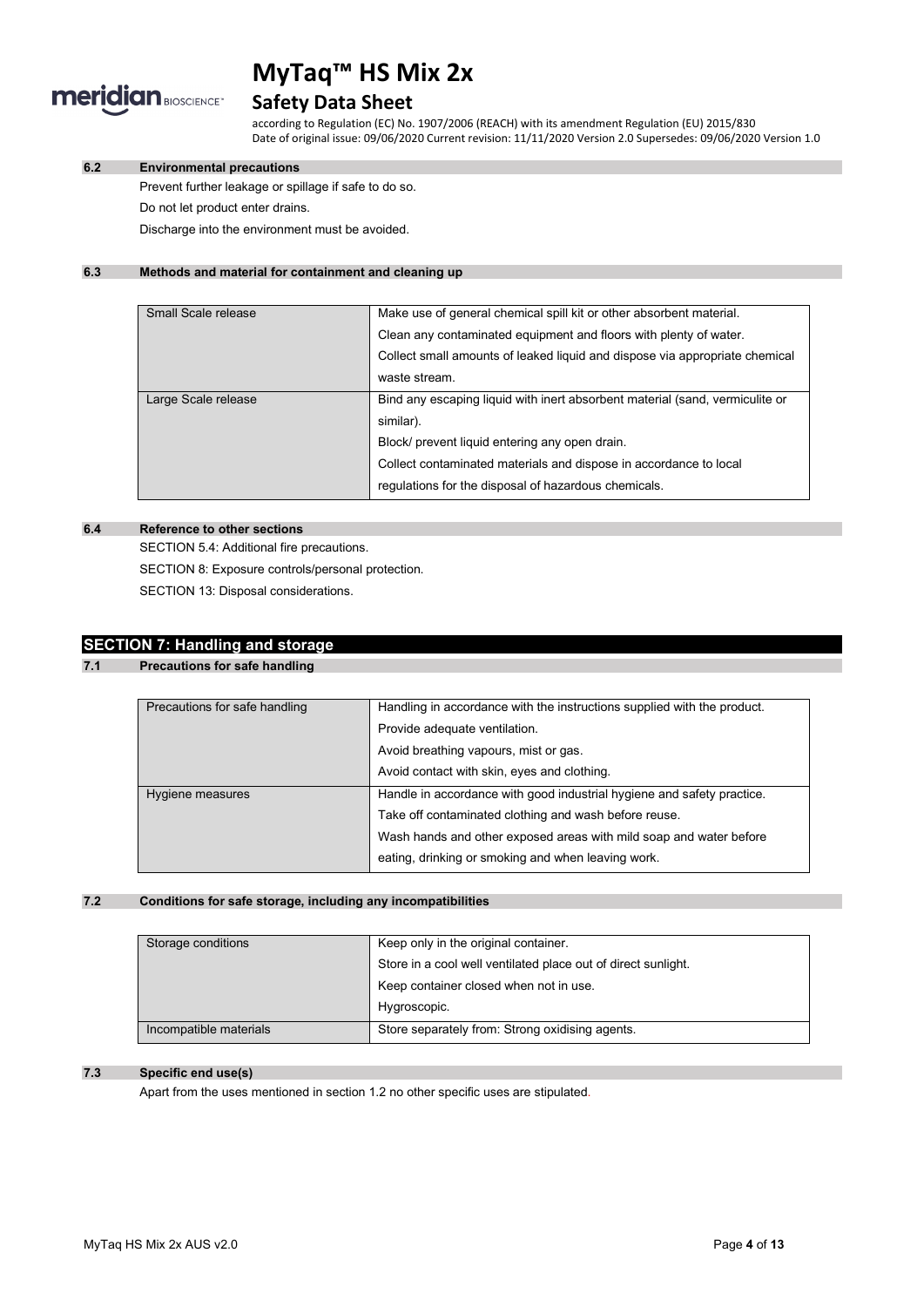

### **Safety Data Sheet**

according to Regulation (EC) No. 1907/2006 (REACH) with its amendment Regulation (EU) 2015/830 Date of original issue: 09/06/2020 Current revision: 11/11/2020 Version 2.0 Supersedes: 09/06/2020 Version 1.0

#### **SECTION 8: Exposure controls/personal protection**

#### **8.1 Control parameters**

| Glycerol                                               |                               |                                             |  |
|--------------------------------------------------------|-------------------------------|---------------------------------------------|--|
| Australia. Workplace                                   | WEL TWA $(mg/m3)$             | 10 mg/m $3$                                 |  |
| <b>Exposure Standards for</b>                          |                               |                                             |  |
| Airborne Contaminants.                                 |                               |                                             |  |
| Australia. Workplace                                   | WEL TWA (ppm)                 | N/A                                         |  |
| <b>Exposure Standards for</b>                          |                               |                                             |  |
| Airborne Contaminants.                                 |                               |                                             |  |
| Australia. Workplace                                   | WEL STEL (mg/m <sup>3</sup> ) | N/A                                         |  |
| <b>Exposure Standards for</b>                          |                               |                                             |  |
| Airborne Contaminants                                  |                               |                                             |  |
| Australia. Workplace                                   | WEL STEL (ppm)                | N/A                                         |  |
| <b>Exposure Standards for</b>                          |                               |                                             |  |
| Airborne Contaminants.                                 |                               |                                             |  |
| Australia. Workplace                                   | Remark (WEL)                  | This value is for inhalable dust containing |  |
| <b>Exposure Standards for</b>                          |                               | no asbestos and < 1% crystalline silica.    |  |
| Airborne Contaminants.                                 |                               |                                             |  |
| 4-(1,1,3,3-Tetramethylbutyl)phenyl polyethylene glycol |                               |                                             |  |
| Australia. Workplace                                   | WEL TWA (mg/m <sup>3</sup> )  | N/A                                         |  |
| <b>Exposure Standards for</b>                          |                               |                                             |  |
| Airborne Contaminants.                                 |                               |                                             |  |
| Australia. Workplace                                   | WEL TWA (ppm)                 | N/A                                         |  |
| <b>Exposure Standards for</b>                          |                               |                                             |  |
| Airborne Contaminants.                                 |                               |                                             |  |
| Australia. Workplace                                   | WEL STEL (mg/m <sup>3</sup> ) | N/A                                         |  |
| <b>Exposure Standards for</b>                          |                               |                                             |  |
| Airborne Contaminants.                                 |                               |                                             |  |
| Australia. Workplace                                   | WEL STEL (ppm)                | N/A                                         |  |
| <b>Exposure Standards for</b>                          |                               |                                             |  |
| Airborne Contaminants.                                 |                               |                                             |  |
| Australia. Workplace                                   | Remark (WEL)                  | Contains no substances with occupational    |  |
| <b>Exposure Standards for</b>                          |                               | exposure limit values.                      |  |
| Airborne Contaminants.                                 |                               |                                             |  |

#### **8.2 Exposure controls**

| Appropriate engineering controls: | Good ventilation or extraction system in the room, floor resistant to<br>chemicals and washing facilities available.                                                                                                                                                                                             |
|-----------------------------------|------------------------------------------------------------------------------------------------------------------------------------------------------------------------------------------------------------------------------------------------------------------------------------------------------------------|
| General controls                  | Avoid all unnecessary exposure.<br>Handle in accordance with good industrial hygiene and safety practice.                                                                                                                                                                                                        |
| Respiratory protection            | Respiratory protection not normally required.<br>For nuisance exposures or if risk assessment requires, use type OV/AG (US)<br>or type ABEK (EU EN 14387) respirator cartridges. Use respirators and<br>components tested and approved under appropriate government standards<br>such as NIOSH (US) or CEN (EU). |
| Eye protection                    | Use equipment for eye protection tested and approved under appropriate<br>government standards such as NIOSH (US) or EN166 (EU) with integrated<br>side shields or wrap-around protection.                                                                                                                       |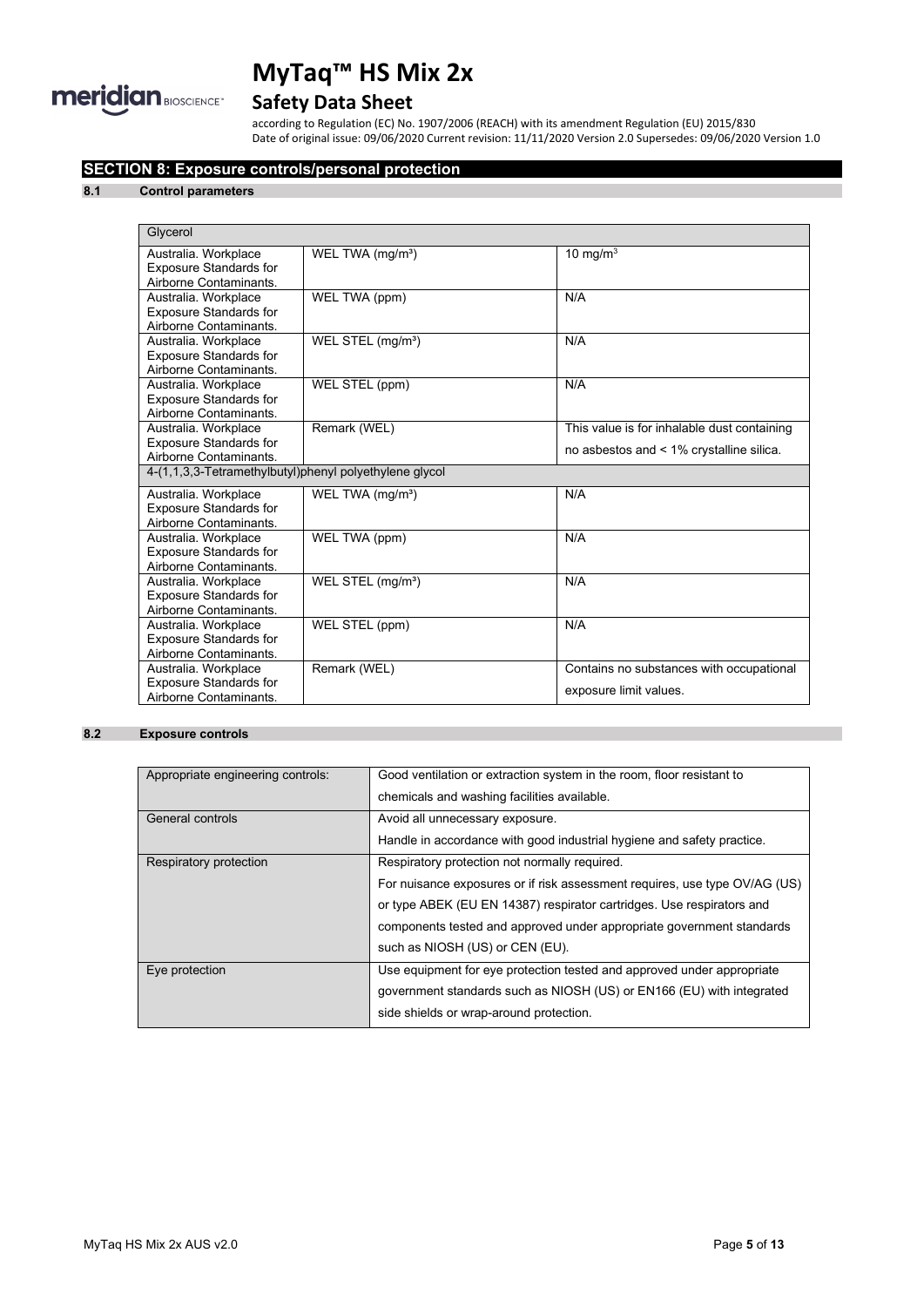

### **Safety Data Sheet**

according to Regulation (EC) No. 1907/2006 (REACH) with its amendment Regulation (EU) 2015/830 Date of original issue: 09/06/2020 Current revision: 11/11/2020 Version 2.0 Supersedes: 09/06/2020 Version 1.0

| Hand protection          | Handle with gloves.                                                           |
|--------------------------|-------------------------------------------------------------------------------|
|                          | Gloves must be inspected prior to use. Use proper glove removal technique     |
|                          | (without touching glove's outer surface) to avoid skin contact with this      |
|                          | product.                                                                      |
|                          | Wear protective gloves that satisfy the specifications of EU Directive        |
|                          | 89/686/EEC and the standard EN374 derived from it.                            |
|                          | Exact breakthrough times to be found through the manufacturer of the          |
|                          | protective gloves and must be observed.                                       |
|                          | Gloves should be removed and replaced if there are any signs of               |
|                          | degradation or breakthrough.                                                  |
|                          |                                                                               |
|                          | Splash contact - Material suggested Nitrile Rubber.                           |
|                          |                                                                               |
|                          | Full contact - Material suggested Nitrile Rubber.                             |
|                          |                                                                               |
|                          | If used in solution, or mixed with other substances, and under conditions     |
|                          | which differ from EN374, contact the supplier of the CE approved gloves.      |
| Skin and body protection | Long sleeved protective clothing.                                             |
| Thermal protection       | Not required for normal conditions of use.                                    |
| Other information        | Eating, drinking, smoking, taking snuff and storage of food in work areas and |
|                          | at outdoor workplaces is prohibited. Avoid contact with the skin, eyes and    |
|                          | clothing. Rinse any clothing on which the substance has been spilled, and     |
|                          | soak it in water. Wash hands thoroughly with soap and water when stopping     |
|                          | work and before eating.                                                       |

These recommendations are advisory only and must be evaluated by an industrial hygienist and safety officer familiar with the specific situation of anticipated use by our customers. It should not be construed as offering an approval for any specific use scenario.

#### **SECTION 9: Physical and chemical properties**

**9.1 Information on basic physical and chemical properties**

| MyTaq™ HS Mix 2x                            |                   |
|---------------------------------------------|-------------------|
| Physical state:                             | Liquid            |
| Colour:                                     | Colourless        |
| Molecular Mass:                             | No data available |
| Odour:                                      | <b>Odourless</b>  |
| Odour threshold:                            | No data available |
| pH:                                         | No data available |
| Relative evaporation rate (butylacetate=1): | No data available |
| Melting point:                              | No data available |
| Freezing point:                             | No data available |
| Boiling point:                              | No data available |
| Flash point:                                | No data available |
| Auto-ignition temperature:                  | No data available |
| Decomposition temperature:                  | No data available |
| Flammability (solid, gas):                  | Not applicable    |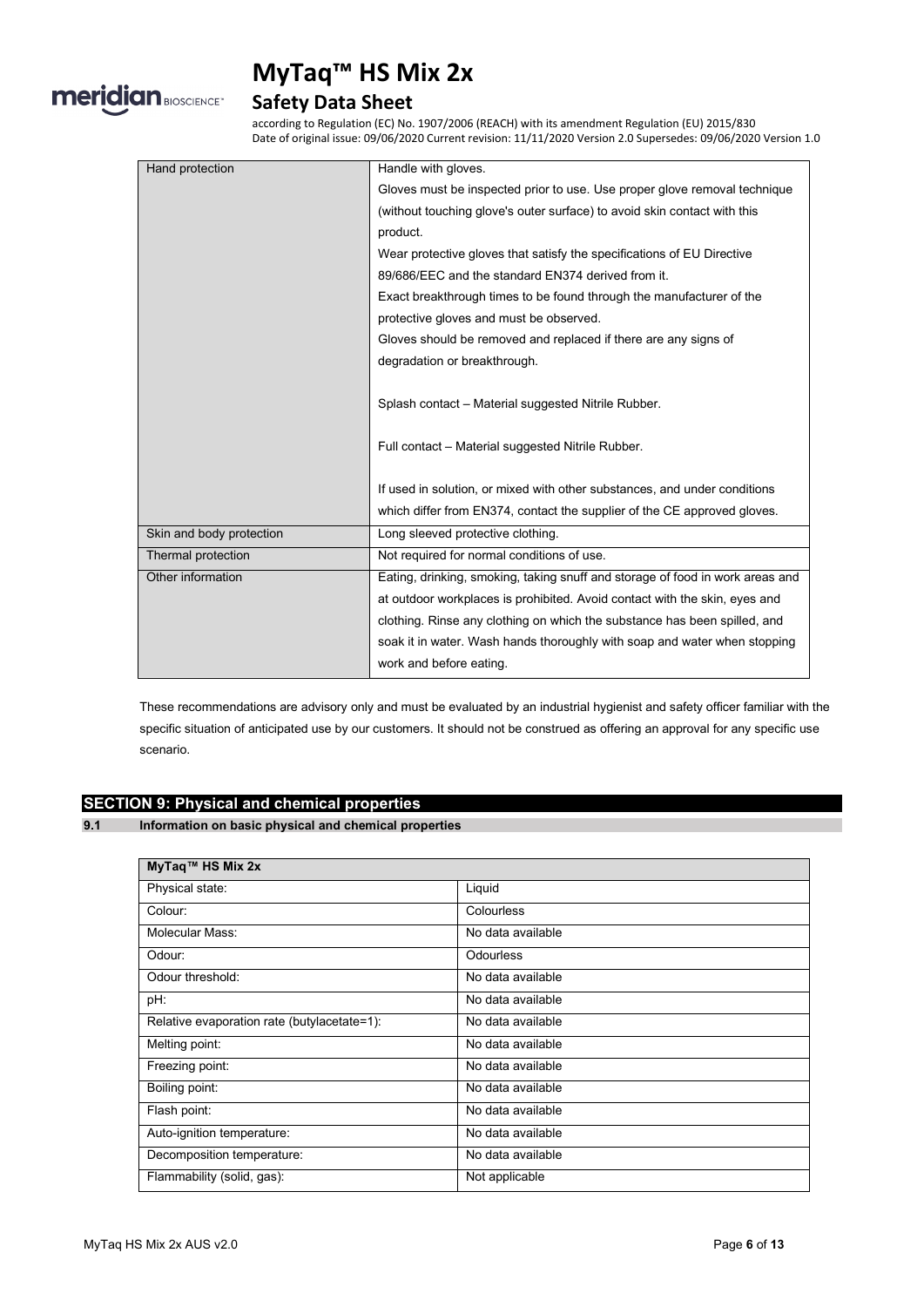

### **Safety Data Sheet**

according to Regulation (EC) No. 1907/2006 (REACH) with its amendment Regulation (EU) 2015/830 Date of original issue: 09/06/2020 Current revision: 11/11/2020 Version 2.0 Supersedes: 09/06/2020 Version 1.0

| Vapour pressure:                  | No data available                        |
|-----------------------------------|------------------------------------------|
| Relative vapour density at 20 °C: | No data available                        |
| Relative density:                 | $\sim$ 1.0 g/cm <sup>3</sup> (Water = 1) |
| Solubility:                       | No data available                        |
| Log Pow:                          | No data available                        |
| Viscosity, kinematic:             | No data available                        |
| Viscosity, dynamic:               | No data available                        |
| Oxidising properties:             | No data available                        |
| Explosive properties:             | No data available                        |
| Explosive limits:                 | No data available                        |

#### **9.2 Other information**

Data for the other parameters of the mixtures are not available, because no registration and no chemical safety report is required.

**Relevant Properties of Substance Group**: None

|      | <b>SECTION 10: Stability and reactivity</b> |
|------|---------------------------------------------|
| 10.1 | <b>Reactivity</b>                           |
|      | Stable under normal conditions.             |
| 10.2 | <b>Chemical stability</b>                   |
|      | Stable under recommended conditions.        |
| 10.3 | Possibility of hazardous reactions          |
|      | None known.                                 |
| 10.4 | <b>Conditions to avoid</b>                  |
|      | Extremely high or low temperatures.         |
| 10.5 | Incompatible materials                      |
|      | Strong oxidising agents.                    |
| 10.6 | <b>Hazardous decomposition products</b>     |

Hazardous decomposition products formed under fire conditions – Carbon oxides, Sulphur oxides, Nitrogen oxides.

In the event of fire: see section 5

#### **SECTION 11: Toxicological information**

#### **11.1 Information on toxicological effects**

| Glycerol                        |                             |
|---------------------------------|-----------------------------|
| LD50 oral rat                   | 12,600 mg/kg                |
| LC50 inhalation rat 4hr         | $>2.75$ mg/l                |
| LD50 Dermal rabbit              | 10,000 mg/kg                |
| LD50 Dermal guinea pig          | 56750 mg/kg                 |
| <b>TSCA Inventory:</b>          | Listed (1,2,3-Propanetriol) |
| California Proposition 65 List: | Not listed                  |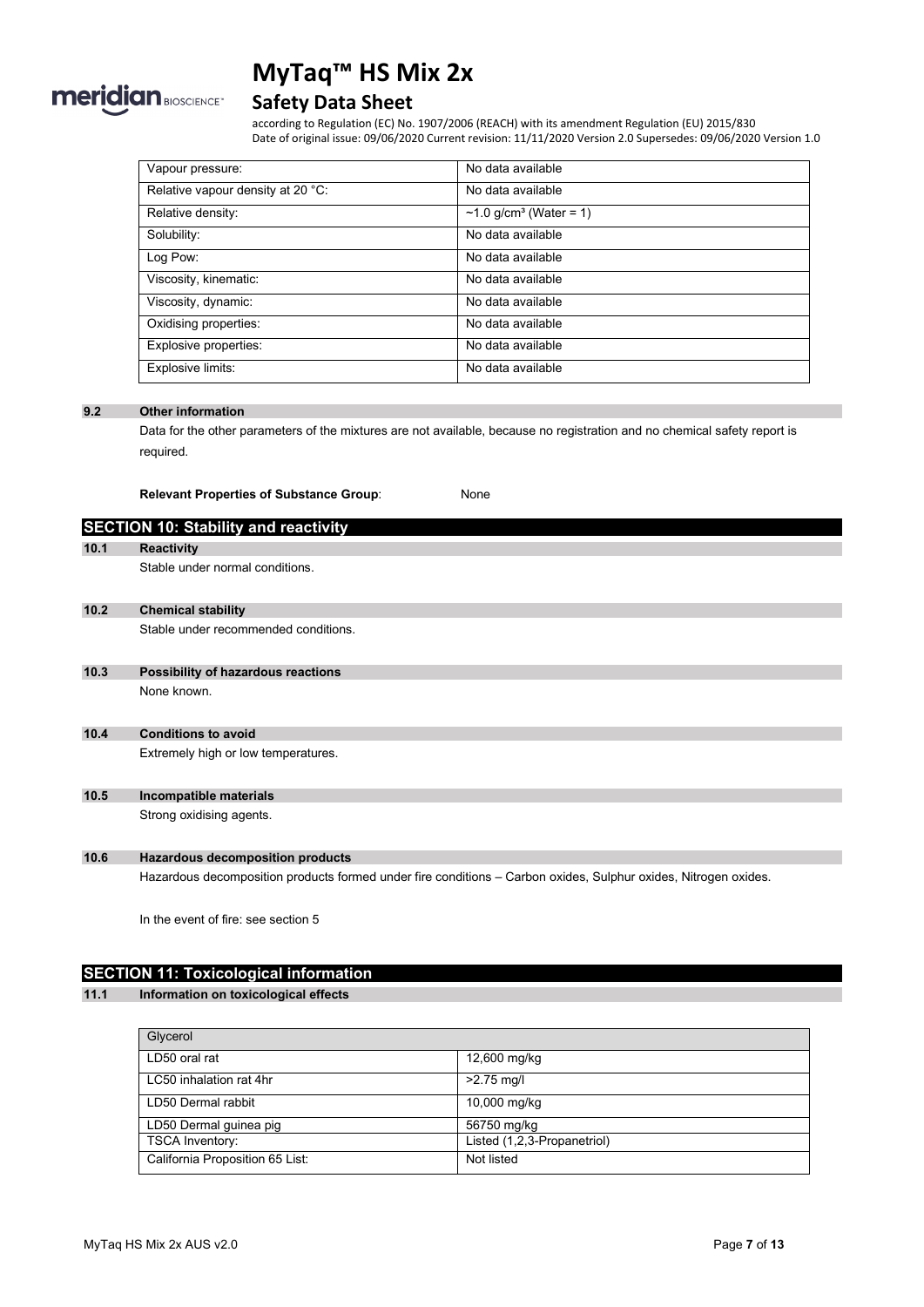

### **Safety Data Sheet**

according to Regulation (EC) No. 1907/2006 (REACH) with its amendment Regulation (EU) 2015/830 Date of original issue: 09/06/2020 Current revision: 11/11/2020 Version 2.0 Supersedes: 09/06/2020 Version 1.0

| Australia NICNAS:                                      | Not listed    |  |
|--------------------------------------------------------|---------------|--|
| Canada CEPA 1999 DSL:                                  | Not listed    |  |
| Japan CSCL/PRTR:                                       | Not listed    |  |
| Japan PDSCL:                                           | Not listed    |  |
| Japan ISHL:                                            | Not listed    |  |
| South Korea TCCA:                                      | Not listed    |  |
| Korea Exist.Chem.Inventory:                            | KE-29297      |  |
| RTECS:                                                 | MA8050000     |  |
| 4-(1,1,3,3-Tetramethylbutyl)phenyl polyethylene glycol |               |  |
| LD50 Dermal rabbit                                     | >3000 mg/kg   |  |
| RTECS:                                                 | Not available |  |

Quantitative data on the toxicity of this product is not available.

| MyTaq™ HS Mix 2x                                 |                                                                      |
|--------------------------------------------------|----------------------------------------------------------------------|
| Acute toxicity                                   | Not classified                                                       |
| Additional information                           | Based on available data, the classification criteria are not<br>met. |
| Skin corrosion/irritation                        | Not classified                                                       |
| Additional information                           | Based on available data, the classification criteria are not<br>met. |
| Serious eye damage/irritation                    | Not classified.                                                      |
| Additional information                           | Based on available data, the classification criteria are not<br>met. |
| Respiratory or skin sensitisation                | Not classified.                                                      |
| Additional information                           | Based on available data, the classification criteria are not<br>met. |
| Germ cell mutagenicity                           | Not classified                                                       |
| Additional information                           | Based on available data, the classification criteria are not<br>met. |
| Carcinogenicity                                  | Not classified.                                                      |
| <b>Additional information</b>                    | Based on available data, the classification criteria are not<br>met  |
| Reproductive toxicity                            | Not classified                                                       |
| Additional information                           | Based on available data, the classification criteria are not<br>met. |
| Specific target organ toxicity (single exposure) | Not classified.                                                      |
| Additional information                           | Based on available data, the classification criteria are not<br>met. |
| Aspiration hazard                                | Not classified.                                                      |
| Additional information                           | Based on available data, the classification criteria are not<br>met. |
| Potential adverse human health effects and       | Not expected to present a significant hazard under                   |
| symptoms:                                        | anticipated conditions of normal use.                                |

#### **SECTION 12: Ecological information**

#### **12.1 Toxicity**

| Glycerol                                         |                 |
|--------------------------------------------------|-----------------|
| Ecology - Water                                  | Not Classified  |
| LC50 - Fish (Salmo gairdneri) 96hr               | 54,000 mg/l     |
| LC50 - Bacteria, activated sludge                | $> 1,000$ mg/l  |
| EC50 - Daphnia (daphnia magna, locomotor effect) | $> 10,000$ mg/l |
| 24hr                                             |                 |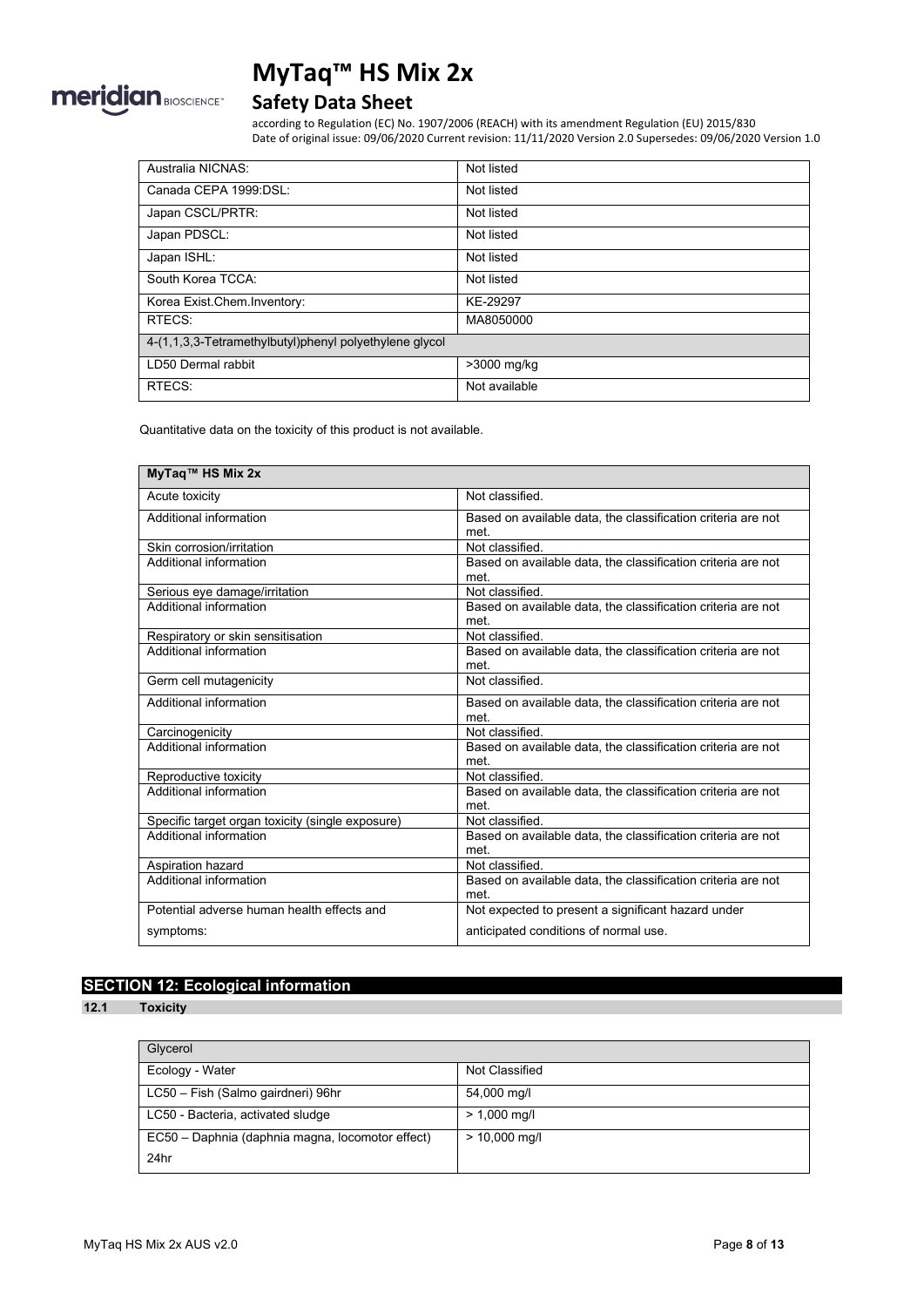

### **Safety Data Sheet**

according to Regulation (EC) No. 1907/2006 (REACH) with its amendment Regulation (EU) 2015/830 Date of original issue: 09/06/2020 Current revision: 11/11/2020 Version 2.0 Supersedes: 09/06/2020 Version 1.0

| 4-(1,1,3,3-Tetramethylbutyl)phenyl polyethylene glycol |                                                                  |
|--------------------------------------------------------|------------------------------------------------------------------|
| Ecology - Water                                        | Harmful to aquatic life with long lasting effects. Avoid contact |
|                                                        | of substance/mixture to environment.                             |
| LC50 – Fish Pimephales promelas (fathead minnow)       | 4-8.9 mg/l                                                       |
| 96hr                                                   |                                                                  |
| LC50 - Daphnia magna (Water flea) 48hr                 | $18 - 26$ mg/l                                                   |

Environmental hazards must not be labelled with P phrases until 125 mL or 125 g (EU 1272/2008 Annex I - 1.5.2).

#### **12.2 Persistence and degradability**

| Glycerol                                               |                   |
|--------------------------------------------------------|-------------------|
| Biodegradation                                         | No data available |
| 4-(1,1,3,3-Tetramethylbutyl)phenyl polyethylene glycol |                   |
| Biodegradation                                         | No data available |

#### **12.3 Bioaccumulative potential**

| Glycerol                            |                                     |  |
|-------------------------------------|-------------------------------------|--|
| Bioconcentration factor (BCF REACH) | No additional information available |  |
| Log Pow                             | $-1.76$                             |  |
| t-Octylphenoxypolyethoxyethanol     |                                     |  |
| Bioconcentration factor (BCF REACH) | No additional information available |  |
| Log Pow                             | No data available                   |  |

#### **12.4 Mobility in soil**

| Glycerol                                                   |                      |  |
|------------------------------------------------------------|----------------------|--|
| Ecology - Soil                                             | Miscible with water. |  |
| $4-(1,1,3,3)$ -Tetramethylbutyl)phenyl polyethylene glycol |                      |  |
| Ecology - Soil                                             | No data available.   |  |

#### **12.5 Results of PBT and vPvB assessment**

| Glycerol                                                                               |
|----------------------------------------------------------------------------------------|
| This substance/mixture does not meet the PBT criteria of REACH regulation, annex XIII  |
| This substance/mixture does not meet the vPvB criteria of REACH requiation, annex XIII |
| 4-(1,1,3,3-Tetramethylbutyl)phenyl polyethylene glycol                                 |
| This substance/mixture does not meet the PBT criteria of REACH regulation, annex XIII  |
| This substance/mixture does not meet the vPvB criteria of REACH regulation, annex XIII |

#### **12.6 Other adverse effects**

| Glycerol                                                   |
|------------------------------------------------------------|
|                                                            |
| No additional information available.                       |
| $4-(1,1,3,3)$ -Tetramethylbutyl)phenyl polyethylene glycol |
|                                                            |
| Very toxic to aquatic life with long lasting effects.      |
|                                                            |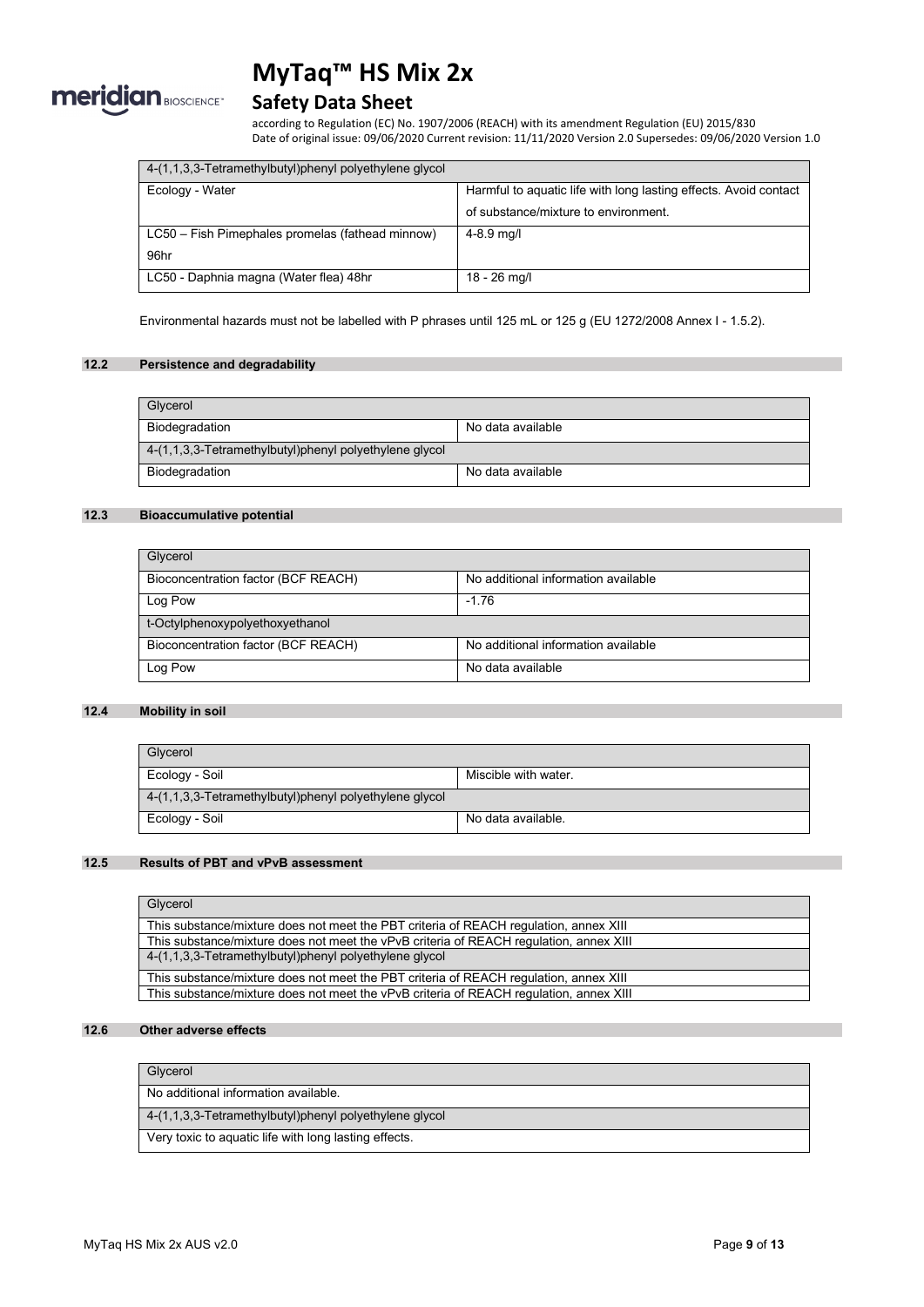

### **Safety Data Sheet**

according to Regulation (EC) No. 1907/2006 (REACH) with its amendment Regulation (EU) 2015/830 Date of original issue: 09/06/2020 Current revision: 11/11/2020 Version 2.0 Supersedes: 09/06/2020 Version 1.0

| Waste disposal recommendations: | <b>Product</b>                                                             |
|---------------------------------|----------------------------------------------------------------------------|
|                                 | Offer surplus and non-recyclable solutions to a licensed disposal company. |
|                                 | Contaminated packaging                                                     |
|                                 | Dispose of as unused product.                                              |

#### **SECTION 14: Transport information**

**SECTION 13: Disposal considerations**

In accordance with ADR / RID / IMDG / IATA / ADN

#### **14.1 UN number**

| UN-No. (ADR)  | Not regulated |
|---------------|---------------|
| UN-No. (IMDG) | Not regulated |
| UN-No. (IATA) | Not regulated |
| UN-No. (ADN)  | Not regulated |
| UN-No. (RID)  | Not regulated |

#### **14.2 UN proper shipping name**

| Proper Shipping Name        | Not regulated |
|-----------------------------|---------------|
| Proper Shipping Name (IMDG) | Not regulated |
| Proper Shipping Name (IATA) | Not regulated |
| Proper Shipping Name (ADN)  | Not regulated |
| Proper Shipping Name (RID)  | Not regulated |

#### **14.3 Transport hazard class(es)**

| Transport hazard class(es) (ADR)  | Not regulated |
|-----------------------------------|---------------|
| Transport hazard class(es) (IMDG) | Not regulated |
| Transport hazard class(es) (IATA) | Not regulated |
| Transport hazard class(es) (ADN)  | Not regulated |
| Transport hazard class(es) (RID)  | Not regulated |

#### **14.4 Packing group**

| Packing group        | Not regulated |
|----------------------|---------------|
| Packing group (IMDG) | Not regulated |
| Packing group (IATA) | Not regulated |
| Packing group (ADN)  | Not regulated |
| Packing group (RID)  | Not regulated |

#### **14.5 Environmental hazards**

| r the environment<br>Dangerous for | <b>No</b>                                         |
|------------------------------------|---------------------------------------------------|
| Marine<br>pollutant                | No                                                |
| Other<br>∶information              | available<br>supplementary<br>' information<br>No |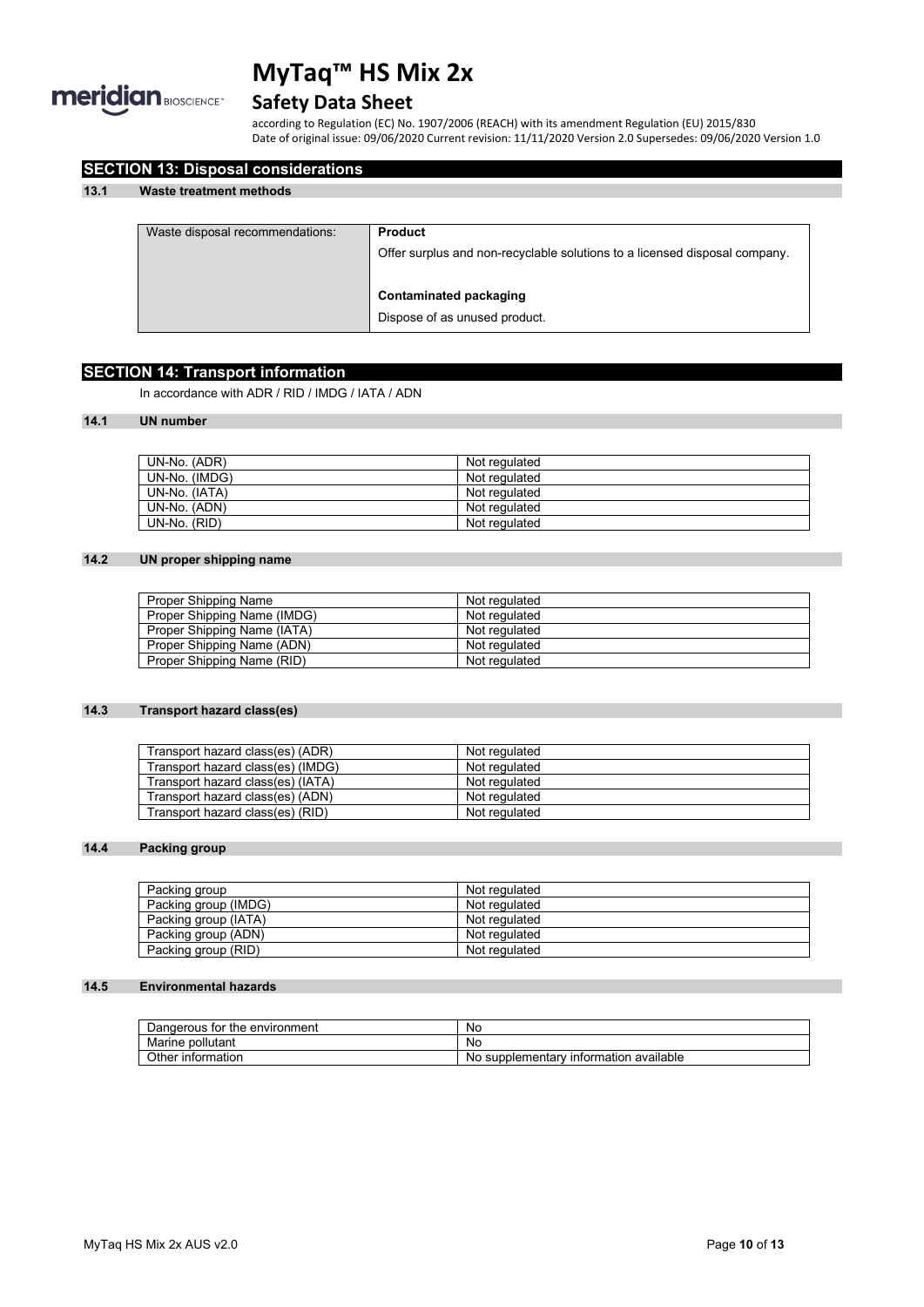

#### **Safety Data Sheet**

according to Regulation (EC) No. 1907/2006 (REACH) with its amendment Regulation (EU) 2015/830 Date of original issue: 09/06/2020 Current revision: 11/11/2020 Version 2.0 Supersedes: 09/06/2020 Version 1.0

#### **14.6 Special precautions for user**

| Overland transport        | Not regulated |
|---------------------------|---------------|
| Transport by sea          | Not regulated |
| Air transport             | Not regulated |
| Inland waterway transport | Not regulated |
| Rail transport            | Not regulated |

#### **14.7 Transport in bulk according to Annex II of MARPOL and the IBC Code**

Not applicable

#### **SECTION 15: Regulatory information**

**15.1 Safety, health and environmental regulations/legislation specific for the substance or mixture Authorisations and/or restrictions on use:**

REACH - Candidate List of Substances of Very High Concern for Authorisation (Article 59) p-tertiary-Octylphenoxy polyethyl alcohol.

This product contains a substance listed on Annex XIV of the REACH Regulation (EC) Nr. 1907/2006.

Listed substance / Sunset Date: p-tertiary-Octylphenoxy polyethyl alcohol / 04.01.2021.

After the sunset date the use of this substance requires either an authorization or can only be used for exempted uses, e.g. use in scientific research and development which includes routine analytics or use as intermediate.

#### **15.2 Chemical safety assessment**

**No chemical safety assessment has been carried out**

#### **SECTION 16: Other Information**

#### **16.1 Full text of H, EUH and P statements**

| $\sqrt{2}$<br>нд<br>╹╹┯╲┺ | $\cdots$<br>aquatic life<br>idi<br>ີ                                      |
|---------------------------|---------------------------------------------------------------------------|
| $HA^+$                    | --<br><br>effects<br>⊣ıfe<br>lasting<br>with<br>lonc<br>uuatic lim<br>agi |

#### **16.2 Training Advice**

Regular safety training

#### **16.3 Abbreviations and acronyms**

| <b>ADR</b>  | Accord européen relatif au transport international des marchandises Dangereuses par Route |
|-------------|-------------------------------------------------------------------------------------------|
| <b>ATE</b>  | <b>Acute Toxicity Estimate</b>                                                            |
| CAS         | <b>Chemical Abstracts Service number</b>                                                  |
| <b>CLP</b>  | Classification, Labeling and Packaging                                                    |
| <b>DNEL</b> | Derived No effect Limit                                                                   |
| EC.         | <b>European Community</b>                                                                 |
| <b>EC50</b> | <b>Effective Concentration 50%</b>                                                        |
| EN          | European Norm                                                                             |
| <b>IARC</b> | International Agency for Research on Cancer                                               |
| <b>IATA</b> | International Air Transport Association                                                   |
| <b>IBC</b>  | Intermediate Bulk Container                                                               |
| <b>IMDG</b> | International Maritime Dangerous Goods Code                                               |
| <b>IMO</b>  | International Maritime Organisation                                                       |
| <b>LC50</b> | Lethal Concentration 50%                                                                  |
| LD50        | Lethal Dose 50%                                                                           |
| <b>MAC</b>  | <b>Maximal Allowed Concentration</b>                                                      |
| O/W         | Oil-in-Water (chemistry)                                                                  |
| <b>OECD</b> | Organisation for Economic Co-operation and Development                                    |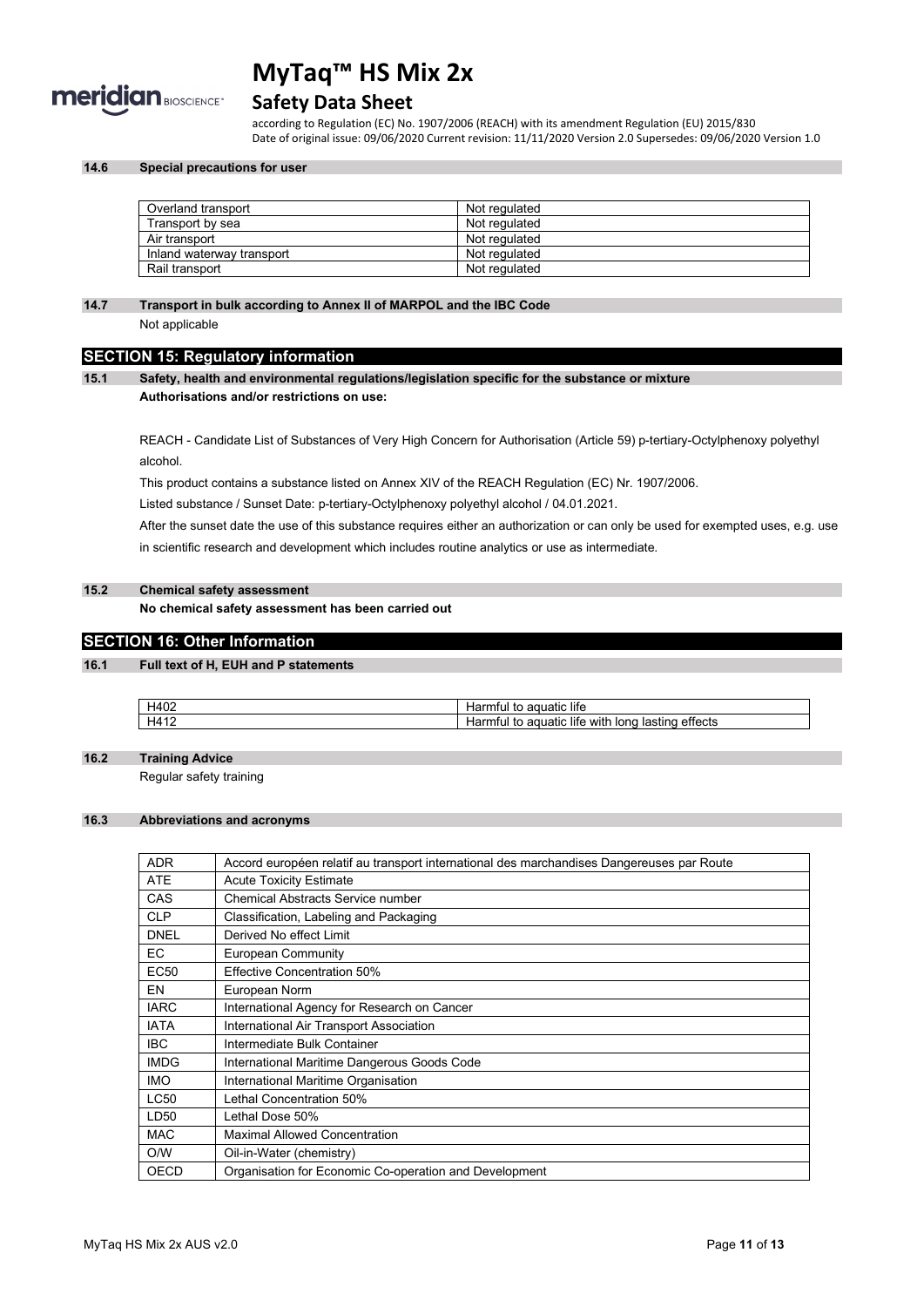

#### **Safety Data Sheet**

according to Regulation (EC) No. 1907/2006 (REACH) with its amendment Regulation (EU) 2015/830 Date of original issue: 09/06/2020 Current revision: 11/11/2020 Version 2.0 Supersedes: 09/06/2020 Version 1.0

| <b>PBT</b>    | Persistent, bioaccumulative and toxic                                                          |
|---------------|------------------------------------------------------------------------------------------------|
| <b>PMcc</b>   | Pensky-Martens Closed Cup test                                                                 |
| <b>PNEC</b>   | Predicted no effect concentration                                                              |
| <b>REACH</b>  | Registration, Evaluation and Authorisation of CHemicals                                        |
| <b>RID</b>    | Règlement concernant le transport international ferroviaire de marchandises                    |
| <b>STEL</b>   | Short Term Exposure Limit                                                                      |
| <b>TWA</b>    | Time Weighted Average                                                                          |
| <b>UNXXXX</b> | Number assigned by the United Nations Committee of Experts on the Transport of Dangerous Goods |
| vPvB          | Very persistent and very bioaccumulative                                                       |

#### **16.4 Recommended Restriction on Use**

Only for professional user working under controlled conditions. Consider employee restrictions for young people (e.g. 94/33/EC) Consider employee restrictions for pregnant women and nursing women (e.g. 92/85/EEC)

#### **16.5 Further Information**

**Bioline Reagents Ltd,** part of Meridian Bioscience, provides the information contained herein in good faith being up-to-date of own realizations at revision time. This document is intended only as a guide to the appropriate precautionary handling of the material by a properly trained person using this product. Individuals receiving the information must exercise their independent judgement in determining its appropriateness for a particular purpose.

**Bioline Reagents Ltd,** part of Meridian Bioscience, makes NO REPRESENTATIONS or WARRANTIES, either expressed or implied, including without limitation any warranties of merchantability, fitness for a particular purpose with respect to the information set forth herein or the product to which the information refers.

Accordingly, **Bioline Reagents Ltd**, Meridian Bioscience or other subsidiaries, will not be responsible for damages resulting from use of or reliance upon this information. See terms and conditions at the end of our price lists for additional information.